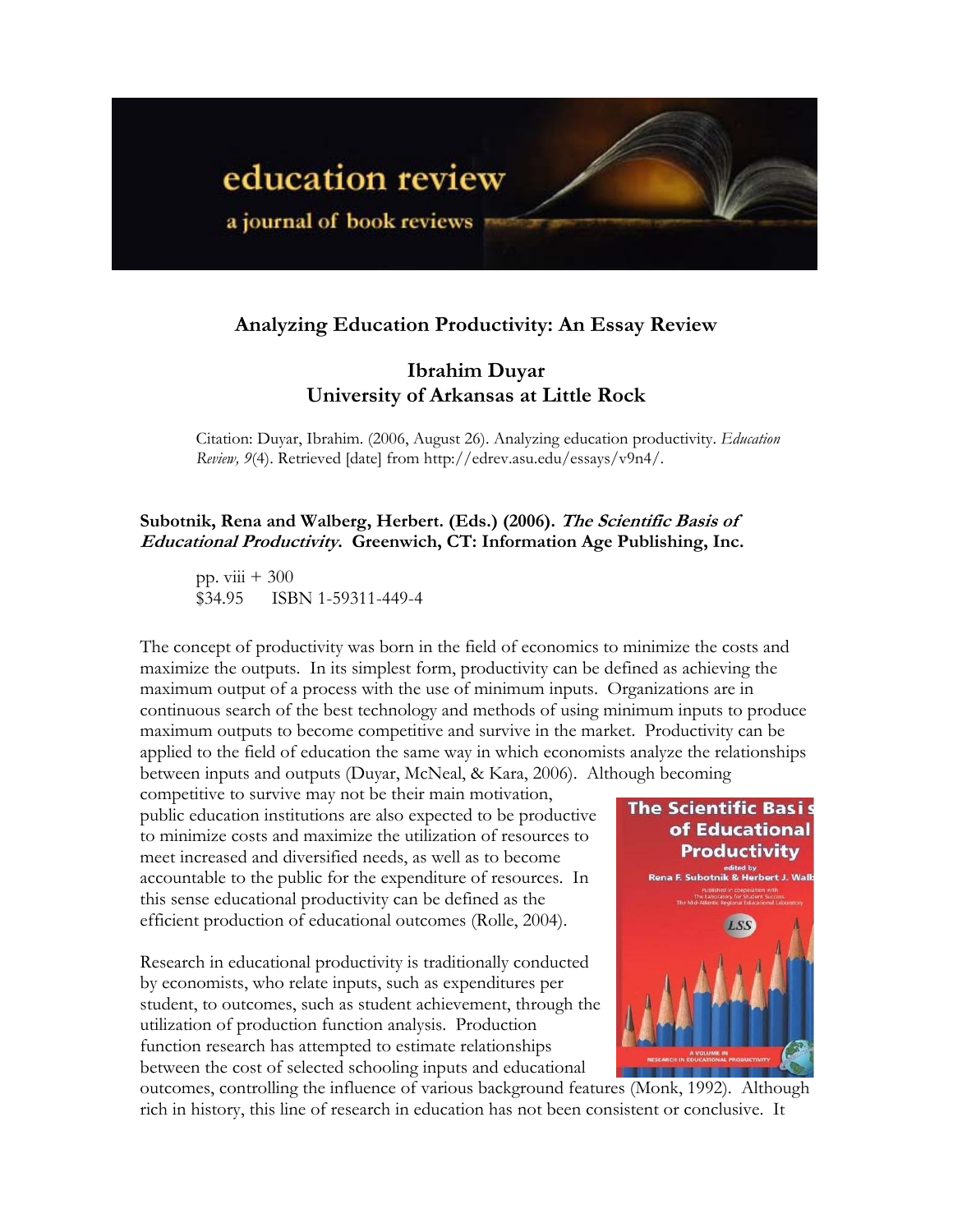has rarely produced significant results in identifying educational inputs, their usage in educational production functions, or linkages between inputs and student learning outcomes. This line of research has not been able to define an educational productivity function adequately, thus, it has yielded little to guide education policy makers.

Current productivity issues in education are no less pressing than when production function research started fifty years ago. The American public has noticed a decline in the productivity of the education system and has demanded improvement in educational productivity. In fact, as Hoxby (2004) asserts, the productivity of American public schools fell by approximately half from 1970 to 2000. Policymakers are now more in need of



Rena Subotnik

guidance in improving the productivity of the education system than ever before. In response, educational researchers have continued over the years to address unanswered education productivity questions by applying more advanced techniques and methods to traditional frameworks and developing alternative frameworks of education productivity. Toward this end, *the Scientific Basis of Educational Productivity* by Rena Subotnik and Helbert Walberg exemplifies recent significant attempts to realize the ultimate goal of educational productivity, which is to improve the quality and quantity of educational opportunities for children. Their book is founded on the idea that education research can, and must, be rigorous to contribute substantially to education reform

and improvement of American students' achievement. Although a variety of scientific approaches to education productivity research are represented, the book emphasizes the special credibility of randomized experimental methods. Thus, the book calls attention to the scarcity of experimental research despite universal acknowledgement that controlled experiments provide the best warrant for causal conclusions. Experimental research responds to the urgent needs of educators and policymakers in search of definitive findings about what effectively and efficiently raises achievement and contributes to the success of their students.

This review is organized in four sections. Following this introduction, the issues of research

in education productivity are analyzed within the context of the education production function approach. These issues include: (a) conceptual misfit; (b) technological difficulties; (c) disregarding process of instruction and learning; and (d) methodological misfit. Alternative approaches to educational productivity are examined in the third section. These approaches include: (a) principal-agent theory; (b) quadriform analysis; (c) data envelopment analysis; and (d) stochastic frontier analysis. The final section reviews the book both contextually and substantively. While the contextual overview discusses the main focus and contribution of individual chapters in the book, the substantive overview examines the overall contribution of the book to the education productivity literature. Prospects for



**Herbert Walberg** 

education productivity research in light of the ideas presented by Subotnik and Walberg conclude the review.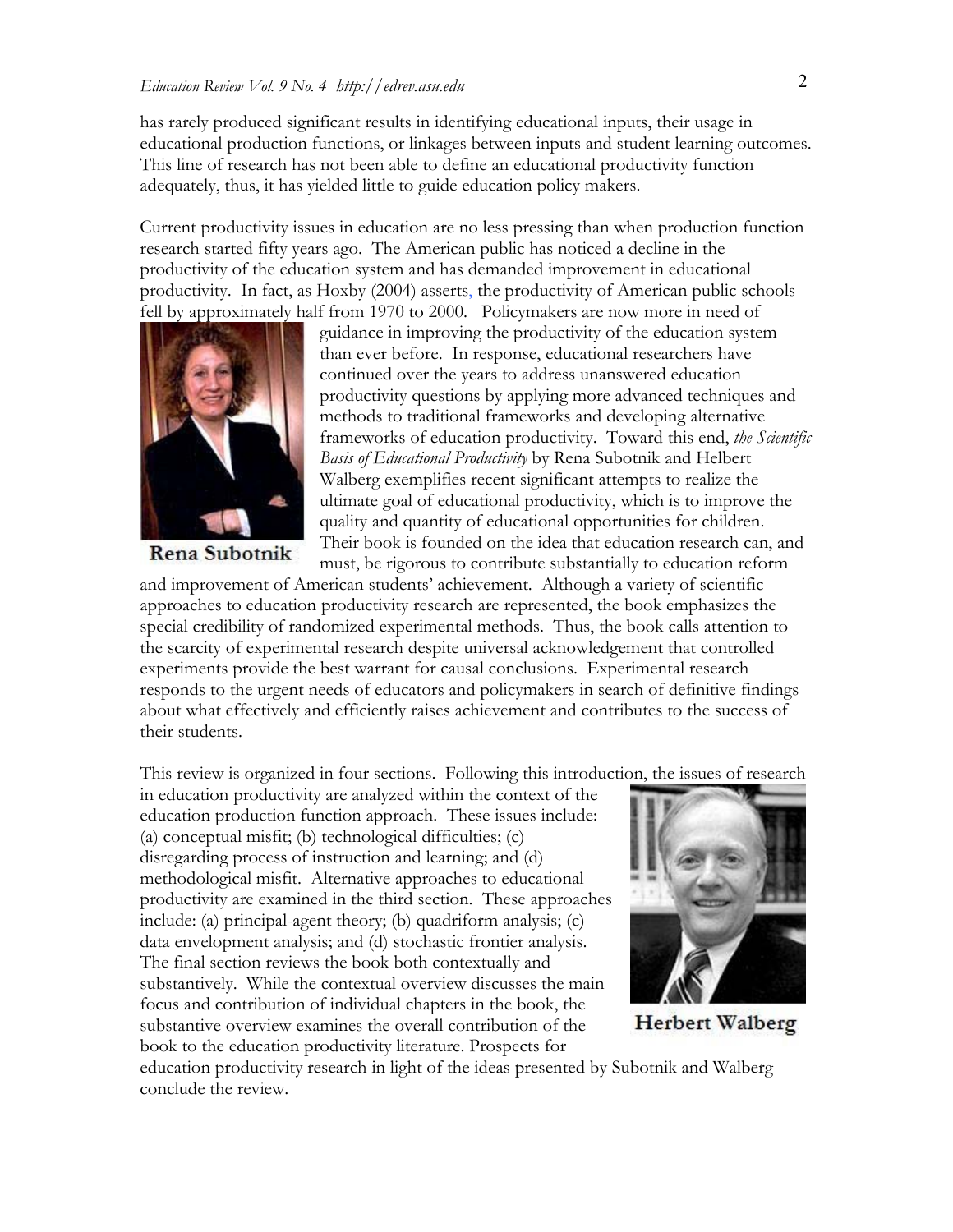#### **Analysis of the Productivity Problem in Education: Production Function Research**

Improving education productivity always appears to be on the policy and research agenda. Historical monetary figures show that the American public has been increasingly generous to public education. Public education today is a \$450 billion a year sector of the U.S. economy; each school day costs \$2.5 billion. Even after adjusting for inflation, education spending has increased significantly during the last five decades (NCES, 2005). Unfortunately, the productivity dilemma surfaces when one examines student learning levels in core subjects as measured by standardized tests. Student achievement levels have not increased at the same rate as resources (Odden, 1992). To make the matter even worse, the gap between increasing inputs in the face of stagnant or inert outcomes has been constantly widening; the result is a steady decline in educational productivity over time. For instance, the productivity of American public schools fell by approximately half from 1970 to 2000 when test scores and the per-pupil spending are compared. The productivity of American public schools is lower than that of many other industrialized countries, including the other English-speaking ones (Hoxby, 2004). Because of this downward trend in educational indicators in the last fifty years, the American public has been increasingly aware that their children need to learn more with given amount of resources and in a given interval of time and our schools need to be more productive.

Why has public education been experiencing declining productivity? Why has the research on education productivity failed to guide educators and policymakers on what effectively and efficiently raises achievement of students? What went wrong with research on education productivity? Why has education research failed to produce consistent, definitive, and significant findings to increase education productivity? To find the answers to these questions, one needs to examine the research on education productivity on theoretical and practical grounds.

Research on educational productivity is traditionally conducted by economists who apply a production function method to the production of student learning outcomes. The production function approach to educational productivity relates inputs, such as expenditures per pupil, to outcomes, such as student achievement (Odden, 1992). It started with attempts to estimate relationships between the supply of selected inputs and educational outcomes, controlling for the influence of various background features (Monk, 1992). The selected inputs included various attributes of students, teachers, and school organizations. Student ability and family socio-economic status were among the often controlled background features. Despite these individual inputs, many of the production function studies have tended to use cost as an aggregate measure of schooling inputs (Rolle, 2004). After all the conceptual and technological advancement, there is consensus that the existing education production function research has been largely unsuccessful at revealing a production function that dependably contributes to enhanced learning gains of students.

This section examines the main reasons for the failure of education production analysis. The first reason for inconsistent results is the *conceptual misfit* of the production function model. The conceptual inadequacy of the underlying productivity model stems from the assumptions of this model and the political nature of the education system. The second reason includes *technological difficulties* in identifying educational inputs and outputs. The third reason is the tendency of education production researchers to overlook the classroom level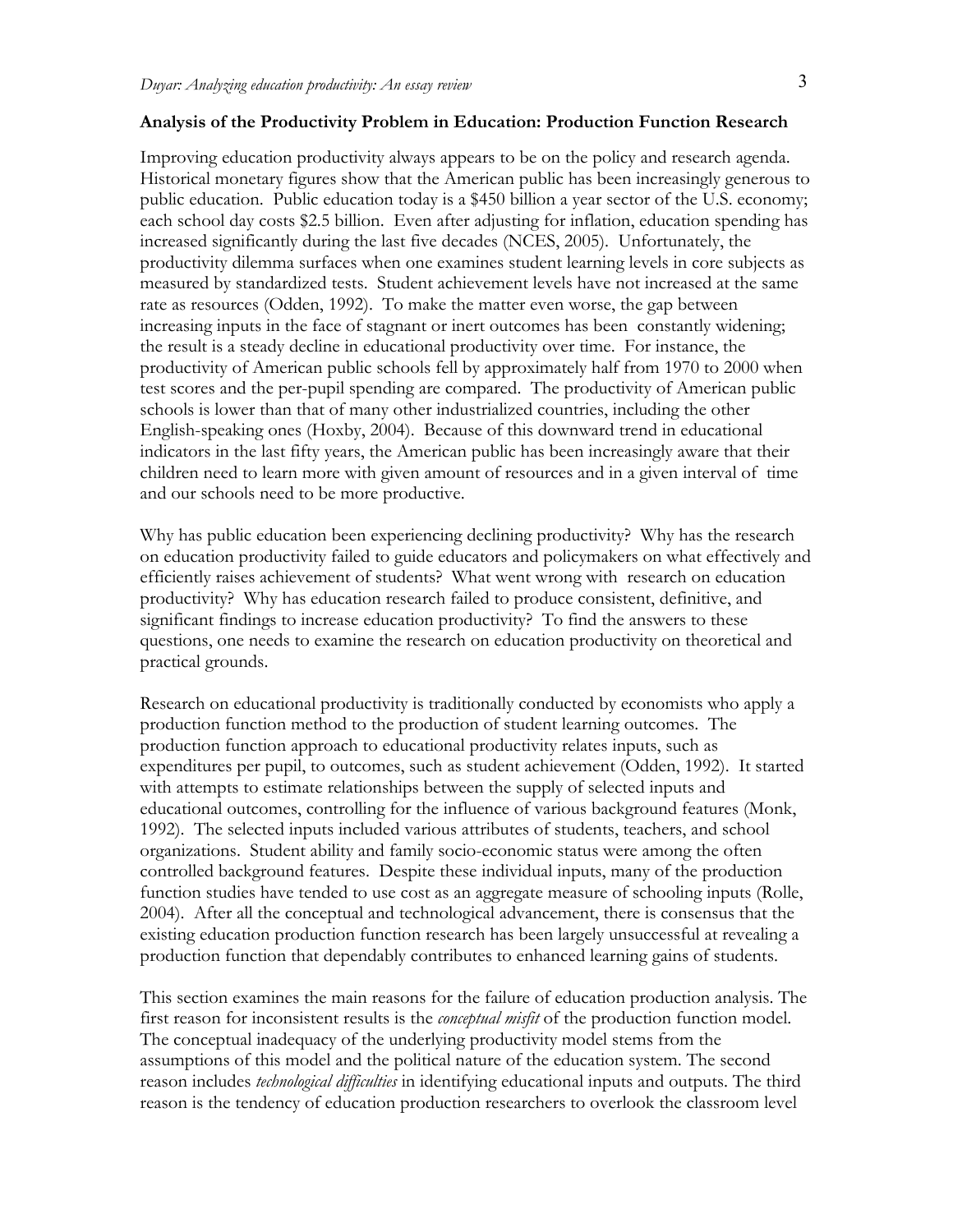and to *disregard the process of instruction and learning*. A review of literature shows that a significant number of education productivity studies were conducted at the school district, regional, and state level of analysis. Finally, the *methodological misfit* uncovers the realities of the education process that have prevented education production research to produce consistent and conclusive findings.

**Conceptual misfit.** The production function is a logical input-outcome framework for the production of goods and services in the free-market economy. Its application to public education has fallen short in explaining the dynamics of public education production. The public service nature of the education system entails intricacies that defy the simple one-toone relations embodied in the production function analysis and cause imperfections in the public education market (Duyar, 1996). Therefore, as Monk (1992) stated, despite growing econometric sophistication, education production studies "remain fundamentally primitive black-box formulations where analysts have made little progress toward modeling what makes education distinct from other types of production more typically studied using production function techniques" (p. 309). The issues in the applicability of free-market conceptual frameworks to bureaucratic public goods and services markets have not been resolved yet. The recent applications of market-based applications to public schooling include charter schools, outsourcing, and educational management organizations, which raise significant issues that are yet to be studied (Duyar, 2004). Without reconciliation of the differences between free-markets and public education markets, the applications of a framework appropriate to one to the other may result in complications. Of course, such reconciliation can only be possible when production function research is able to model the dynamic and changeable nature of the education production process or when the alternative approaches to education productivity that respond to the limitations of the education production function approach are applied.

To understand the conceptual misfit, one needs to look into the assumptions of the production function research. Application of the cost minimization assumption of the production function has created misfits with education production. In this regard, the production function studies assume that public school organizations and their administrators act as cost-minimizing agencies, similar to their private business counterparts. Research on the behavior of public school agencies and their administrators, however, has shown that these agencies and their administrators are much more likely to be revenue maximizers (Barnett, 1994; Rolle, 2003). The inapt assumption of cost minimization and the failure to model the changeable nature of the education production process are serious limitations on the conceptual fit between education production function models and the realities of the public school system.

**Difficulties in identifying inputs and outcomes. E**ducation production function research has experienced special difficulty in identifying education inputs. Earlier production function studies used cost or expenditures as the crude proxy for inputs. As discussed above, this approximation yielded complications when applied to public education. For instance, this model excluded nonpurchased inputs from the production functional model. Thus, these studies overlooked the effects of some of the important inputs on education outcomes. Numerous studies have confirmed the significant influence of nonpurchased inputs, such as peer effects (Dills, 2005; Harker & Tymmes, 2004), parental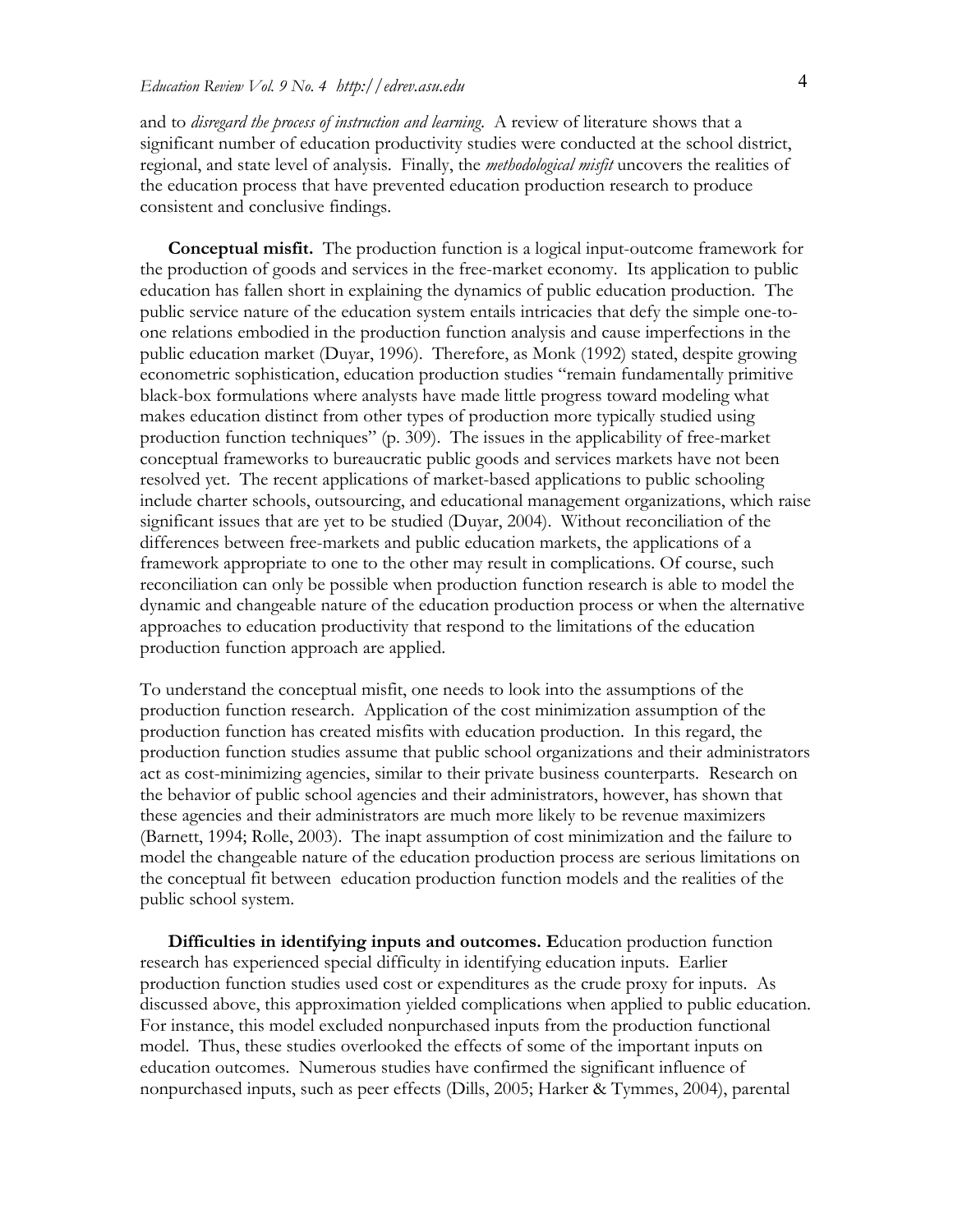effects (Hill & Taylor, 2004), and school level effects (Zvoch & Stevens, , 2006; Bishop & Wößmann, 2004) on educational outcomes.

Education production function research has used a deductively driven model in identifying and selecting inputs. As Monk (1992) stated, even the modern studies in production function research tend to justify their selection of variables with references to previous studies that looked at similar studies. The derivative nature of these studies might limit the improvement of production model and its explanatory power. Difficulties in identifying purchased inputs, nonpurchased inputs, and relationships between groups of inputs continue despite the improvements in econometric production function techniques. Untangling the effects of the configuration of inputs has attracted a considerable amount of research; but as Cooper and his colleagues (1994) warned, true productivity relations between educational inputs and student outcomes are still are unknown.

Disagreement on outcome variables in education production function analysis has been significantly less serious than disagreement on identifying inputs. Some studies have used test score performance of students and others have used labor market success of the graduates. Recent production function studies (Ma &Wang, 2004; Wang & Staver, 2001; Young, Reynolds, & Walberg, 1996) examined both student achievement and labor market success, with the latter of the two being the ultimate outcome variable.

**Disregard of the process of instruction and learning**. Early production function research focused on the relationship between inputs and outcomes without much attention to the production process. These studies ignored the classroom as the unit of analysis and focused at the level of districts or states. Disconcerting patterns of inconsistent and often insignificant results forced researchers to study the classroom to estimate the education function in the 1970s. These researchers emphasized the importance of the micro-approach, complete with disaggregated data and a focus on decentralized levels of decision making. However, judging from the review of literature that emerged in the next three decades, the attempts to discover the regularities of the education production process at the classroom level have made little impact on policy making.

One of the reasons for the weak impact of this research on policy decisions is the missed opportunities to make connections across the disciplines of education and economics. There has been an impressive amount of intellectual energy devoted to the use of economic models to study schooling and classroom processes. There has also been a parallel but largely unconnected development within the field of education via micro-approaches to educational productivity. While the work of economists has been highly technical and has exercised little influence on policy, the work of educators has been less than comprehensive because of the relative lack of sophistication in economics. Both sides have showed little effort to collaborate and bridge the gap between the two disciplines.

Unfortunately, Subotnik and Walberg's attempt to bridge this gap is somewhat weak. Educators' views dominate *The Scientific Basis of Educational Productivity,* which excluded the only economist's view that appeared on the original prospectus for the book. Education productivity research may make greater progress if collaboration between educators and economists is established.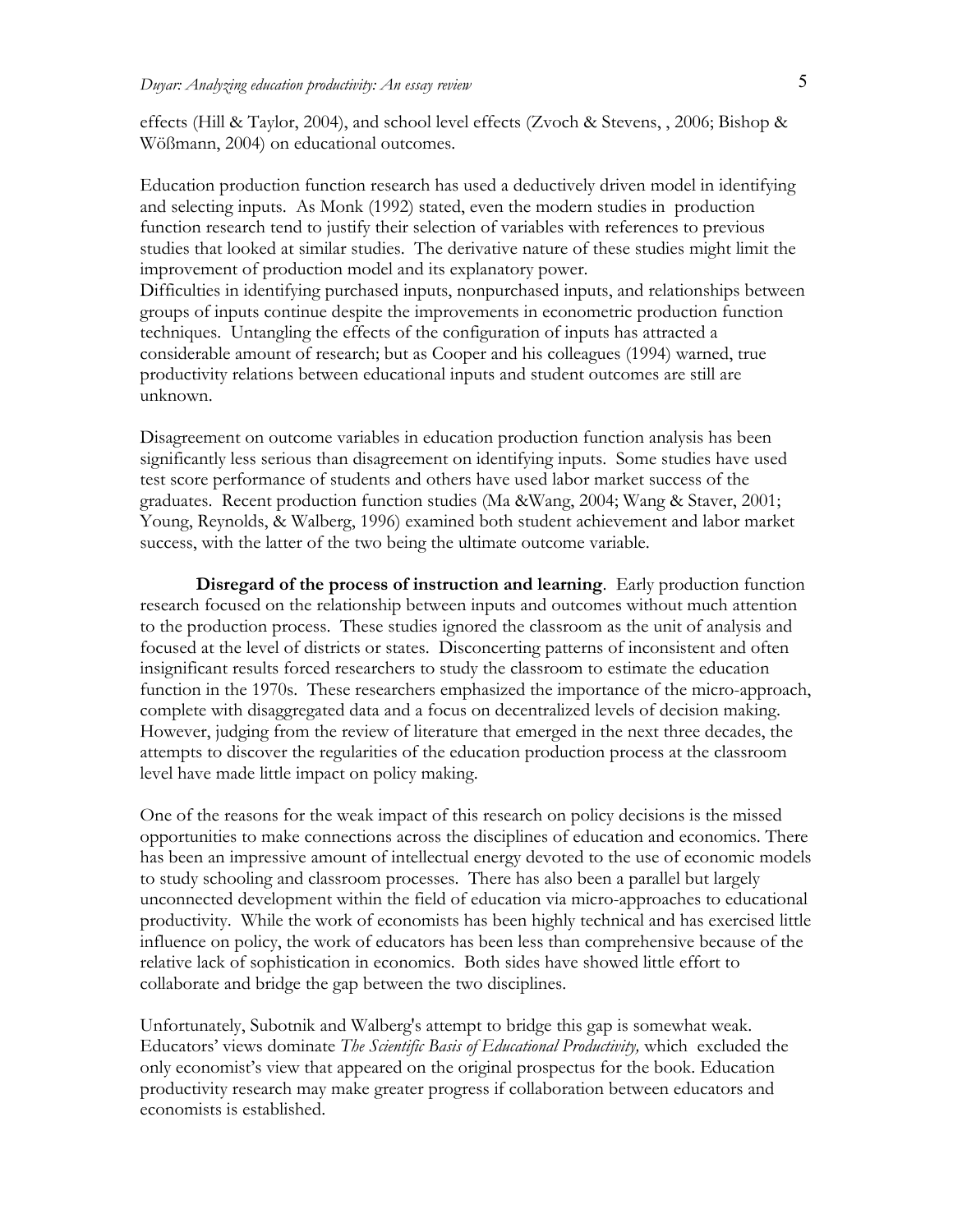**Methodological misfit.** Finally, *methodological misfit* has prevented education production research from coming up with consistent and conclusive findings. The early production research methodology relied heavily on survey data, correlational research designs, and multivariate statistical analyses. As stated above, rather than pursue a derivative strategy to untangle the dynamics of education production, there is a need to examine the dynamics of the instruction and learning process through the use of an internal logic and by looking for evidence of success to see if the ideas introduced work in practice. There is a growing interest in the use of randomly controlled experimental designs in the study of the education production process.

The momentum that calls for more experimental studies in education productivity research has not slowed despite the development of new econometric techniques of estimation. These new techniques, such as hierarchical models, use random coefficient models that permit researchers to estimate differences across units in the nature of phenomena occurring within units (Young, Reynolds, & Walberg, 1999). These new econometric models deal with the nested nature of decision making and the reciprocal nature of the relationships that exist across levels, and therefore, should be viewed differently from their predecessors (Monk, 1992).

Moreover, there has also been econometric progress in dealing with the dimension of the cost of education production. These advanced techniques are used to revisit the old notion of "does money matter" and to test the effects of traditional aggregate expenditure input levels on student performance. These studies have yielded positive results and have showed that there are factors controllable by school systems that increase educational productivity. For instance, Hedges and his colleagues (1994) found that an approximate 10% or \$500 increase in spending per pupil significantly increases student achievement. Unfortunately, many retain a degree of skepticism towards these positive findings and do not see them as conceptual progress in educational productivity research. This line of research has to prove that it is different from the other positive studies that can be deliberately selected (or "cherry picked" one might say) from the entire body of inconsistent and largely statistically insignificant results.

Subotnik and Walberg call for more randomly controlled experimental design studies in education productivity research. Almost all the authors of this book emphasize the importance of these designs in education productivity research. It should be noted, however, that experimental design at the classroom level poses limitations for economists who have traditionally tended to use large scale survey data. As Cook (2002) states, educators have also been reluctant to run experimental studies despite the universal understanding that experiments provide the best justification for causal conclusions. Educators' reluctance to conduct experimental research, mostly due to the high costs associated with this type of research, is also evident in one of the chapters. Pang and Kamil (2006) reported only 39 studies as experimental and quasi-experimental out of 306 studies they reviewed for the analysis of research on the reading strategies taught to preservice and inservice teachers.

Experimental studies offer new perspectives on the discovery of improvement of education productivity. However, there are at least two caveats that may limit the application of these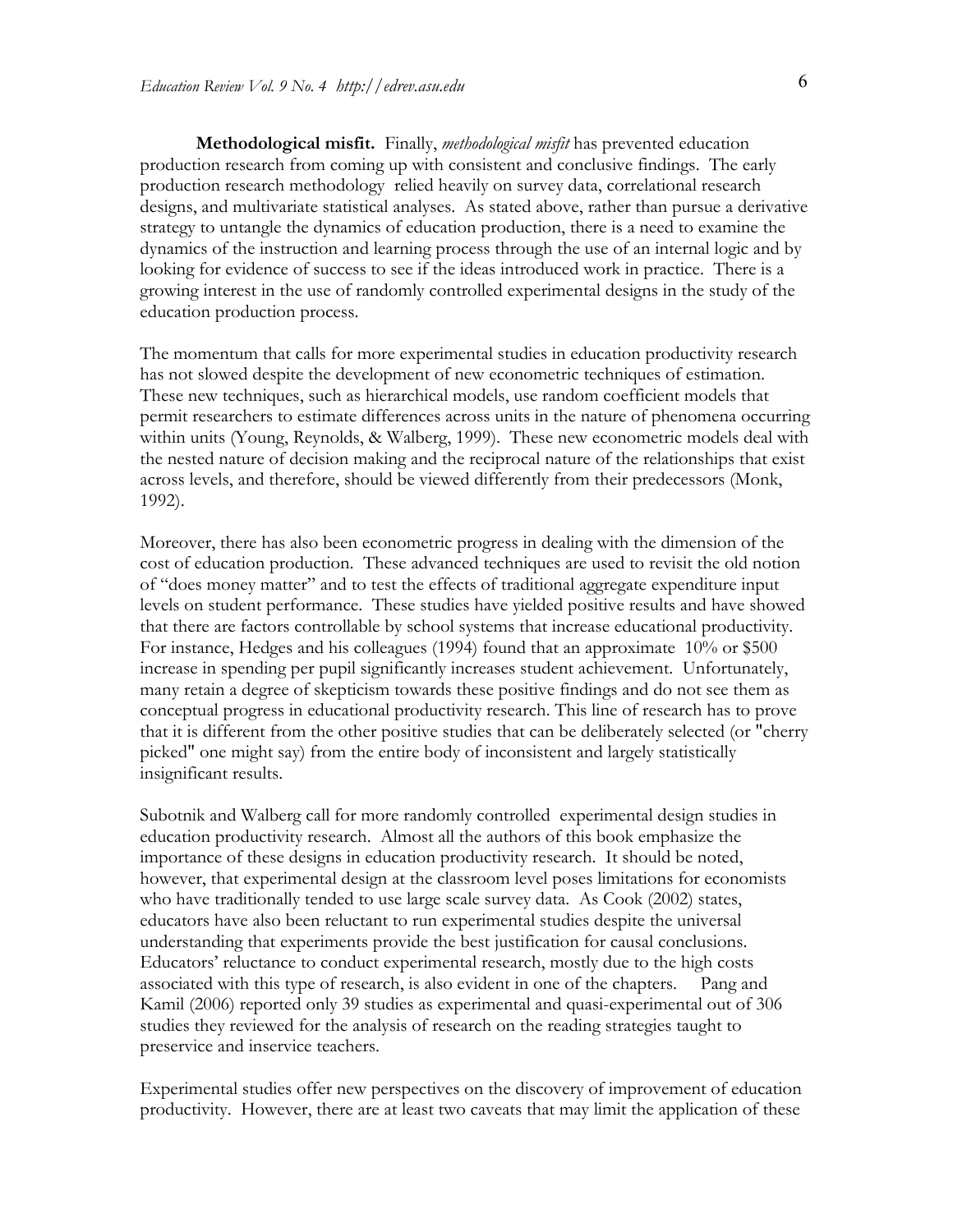studies to policy and reform efforts. As Subotnik and Walberg state, even the experimental studies are no guarantee of consistent, noncontroversial findings that translate straightforwardly into education policy and school reform. These studies may not necessarily escape the presence of inconsistencies. In fact, the early positive findings of demonstration programs, such as Success for All (Walberg, 2006), Accelerated Schools (Viadero, 2005), and the Tennessee class size reduction program STAR (Johnson, 2000), were not consistently confirmed by subsequent studies. Best practice demonstration programs searching the regularities of the production function are criticized for the risk of increasing the cost of pursuing what amounts to a hit-or-miss strategy for discerning regularities in education production (Monk, 1992).

The second caveat is the ignorance of the use of experimental design by researchers. Despite the universal acknowledgement that the experiments provide the best justification for causal conclusions, such studies are scarce. First, economists were blamed for not using experimental design because of their weak knowledge on the education production process; now educators are behind in running experimental studies. As Cook (2001) stated, experimental studies were mostly done by groups outside of the community of educational evaluators working in schools and colleges of education. The results of these studies are usually retained at the institutions requiring the study, thus, limiting their influence on policy.

### **Alternative Approaches to Education Productivity**

Despite all technical advancement, currently there is not a single identified education production function. Researchers continue attacking the education productivity problem by improving the production function framework and developing alternative frameworks. Continued attempts at improving the education production function framework gainsay the possibility that there is no such function, and assume that the inconsistencies are the result of technical problems. The attempt to improve the production function method includes the addition of features of the education process, and thus, corrects the error of over reliance on a simplistic input-outcome model of education production. Micro-approaches to education productivity research represent this line of inquiry. Education productivity research still yields studies attempting to defy the technical problems of the production framework by applying advanced econometric techniques to discover the dynamics of education production. As discussed above, the positive findings of these contemporary studies are faced with a great deal of skepticism and are forced to prove that they are not merely cases selected from an inconsistent and largely insignificant corpus of findings.

Since we neither prove nor disprove whether there is in fact an education production function, some alternative frameworks offer a "quasi-production function" to best describe the underlying reality (Monk, 1992). Others, however, challenge the normative economic basis of education production framework and propose "public choice economic frameworks." Public choice economic frameworks apply profit-maximizing analytical assumptions and focus on economic, organizational, and political incentives influencing the behavior of individuals and groups within the public education system (Rolle, 2004).

Public choice economic approaches primarily acknowledge the sociopolitical environment in which both organizations and individuals struggle for legitimacy and the capacity to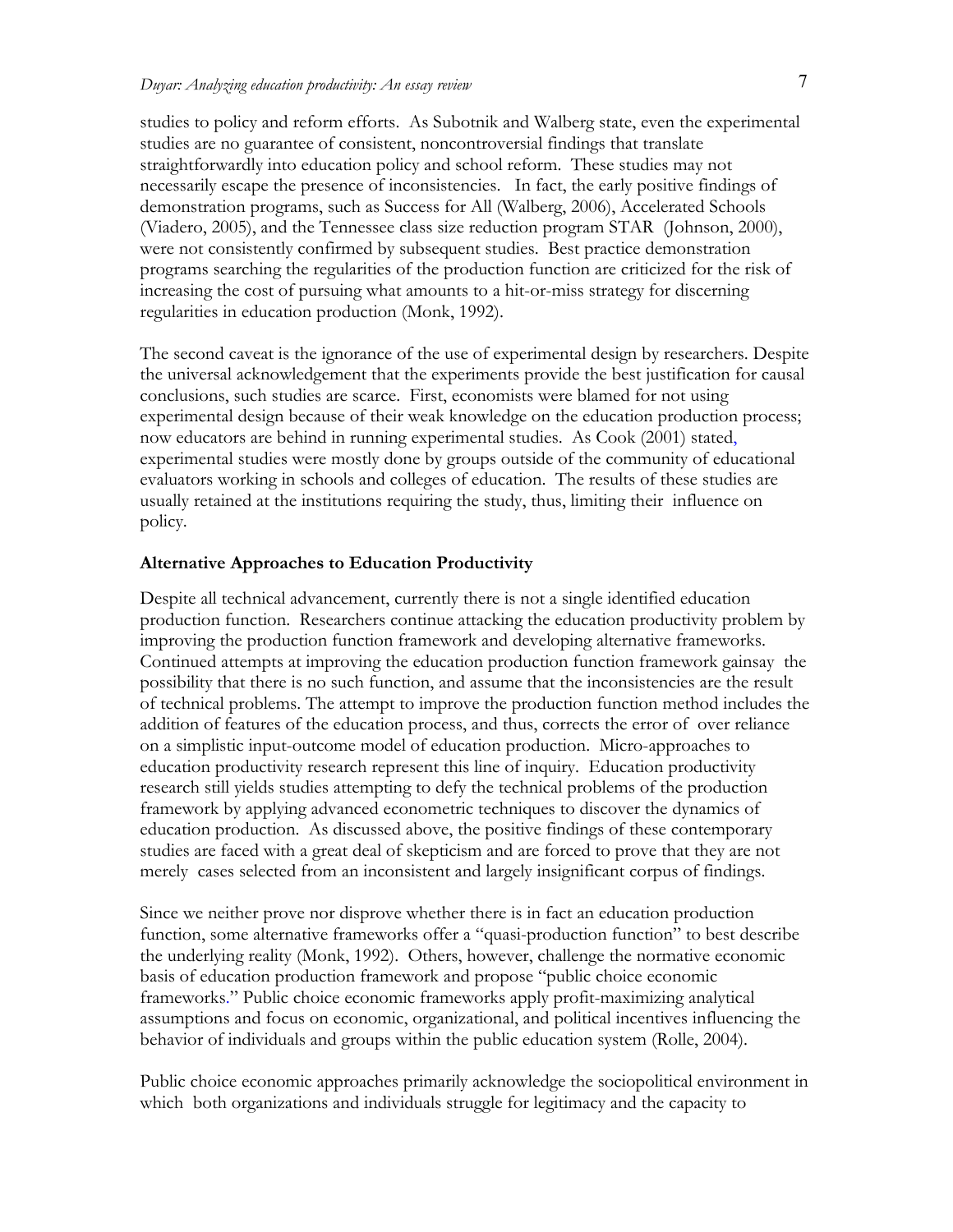distribute scarce resources. Within this highly volatile environment, the actors are in a continuous search of maximum profits. As a result of this conflict of reality, values, and preferences, the ability to negotiate and compromise becomes an important asset for all actors. The resulting compromises generate a multiplicity of objectives that emerge as political, organizational, and personal goals. Therefore, when acknowledging these nonmarket influences on education productivity, examining alternative measures of efficiency is needed. This review briefly examines the four main public choice economic approaches to education productivity. They are (a) principal-agent theory, (b) modified quadriform analysis, (c) data envelopment analysis, and (d) stochastic frontier analysis.

**Principal-agent theory.** Principal-agent theory is one of the early public choice economic approaches. It is extensively used and popularized by economists in explaining the behavior of a profit-maximizing firm. This theory suggests that a decentralized approach to management should be used when there is uncertainty in linking behaviors to outcomes, where objectives are divergent, and when there is information asymmetry between system leaders (the principal) and the service providers (the agent) (Kara, Duyar, Christy, &McNeil, 2006).

**Quadriform analysis.** Quadriform analysis is an abstract tool devised to allow twodimensional relations to be viewed graphically. Typically, student outcomes are measured along the vertical axis and expenditures are measured across the horizontal axis. In a twoby-two environment, education organizations may operate in one of the four quadriform: efficient, effective, ineffective, and inefficient. Quadrant 1 includes the efficient schools and districts. These educational organizations generate higher than expected expenditures. Quadrant 2 involves effective schools and districts which generate higher than expected educational outcomes using higher than expected expenditures. Quadrant 3 comprises ineffective schools and districts that generate lower than expected educational outcomes using lower than expected expenditures. Finally, Quadrant 4 consists of inefficient schools which generate lower than expected educational outcomes with higher than expected expenditures. Improved quadriform analysis is used to examine expenditure-output relations quantitatively and measure differential levels of economic efficiency among school districts (Anderson, 1999; Rolle 2003).

**Data envelopment analysis**. Data envelopment analysis is used to evaluate the level of efficiency present in an organization relative to the best performing organizations in the investigated sample (Worthington, 2001). The focal point of data envelopment analysis is to determine statistically the best-performing organization. If the statistically determined best-performing organization has higher levels of economic productivity than the remaining organizations, the residual organizations are labeled as inefficient producers in relative comparison to the best-performing organization in its comparison group. Data envelopment analysis can be used to statistically identify the maximum combinations of outputs (production efficiency frontier) that can be produced for a combination of inputs. The performance efficiency ratio of each school organization is calculated by comparing the school's actual performance value with its statistically determined efficient value on the production efficiency frontier. Linear programming methods are used to identify efficiency levels of school in a school district by using multidimensional models. (Rolle, 2004)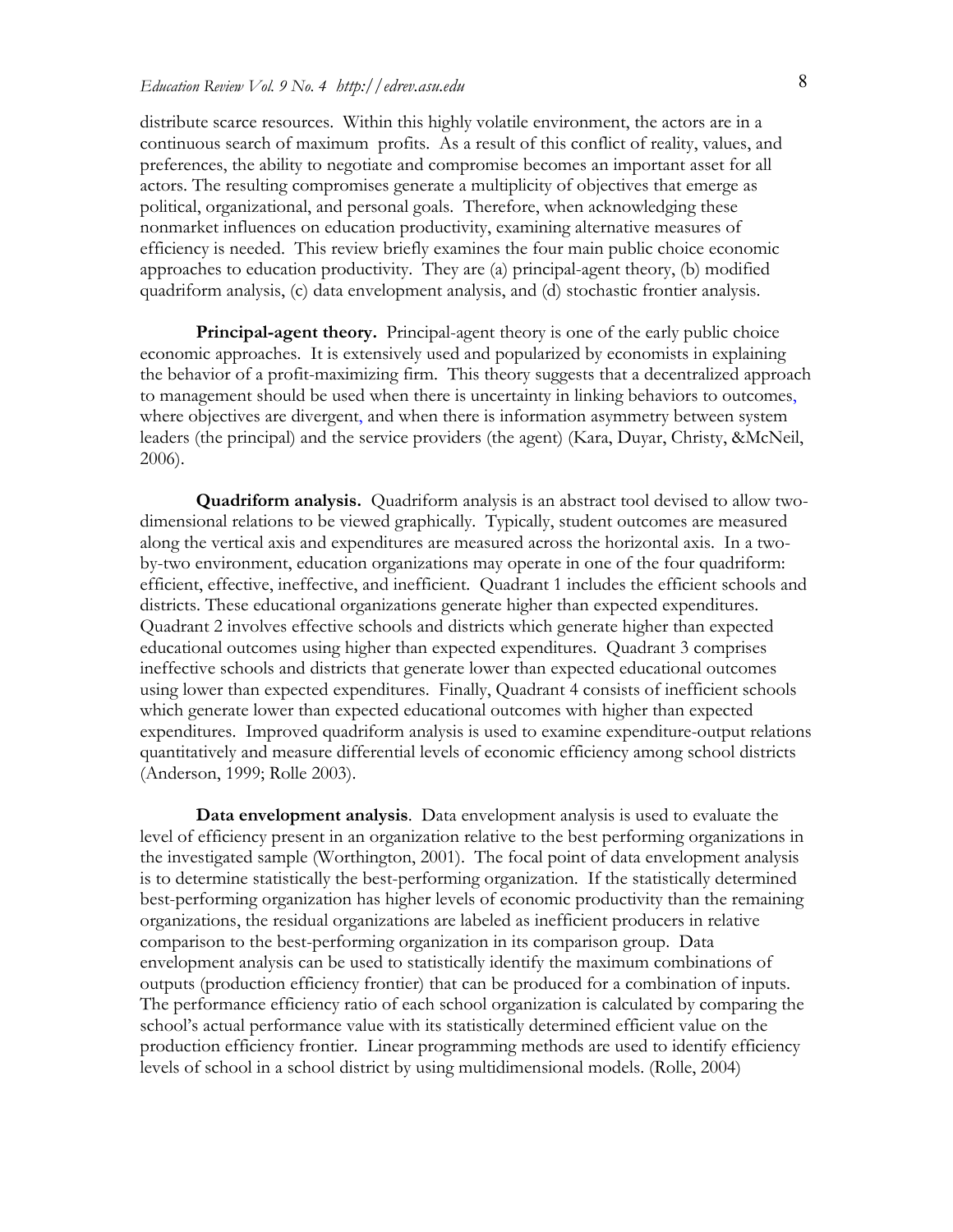**Stochastic frontier analyses**. Stochastic frontier analyses focuses on determining statistically the best-performing organization as with the modified quadriform analysis and data envelopment analysis. Similar to data envelopment analysis, stochastic frontier analysis also uses an efficiency frontier estimate to measure the levels of relative efficiency. Depending on the availability of the data, stochastic frontier analysis can allow for the district measurements of allocative and technical efficiency (Rolle, 2004).

Acknowledging the political nature of the education production process and acknowledging the nonmarket influences on educational productivity are some of the main differences between alternative models and production function models of education productivity. Alternative approaches to education productivity have also allowed for examination of the areas which need to be operationalized and explored. For instance, data envelopment and stochastic frontier analysis can be used in expanding the traditional two-stage production function relations into multi-stage models that more accurately portray the educational process. Hierarchical and nonlinear statistical models and relations that more accurately represent the educational process for all students and student subgroups can be examined. Furthermore, exploring theoretical and statistical relations that more accurately represent the educational process for all students and subgroups of students using multiple output regression models is also possible with these alternative models.

Despite the advantages, the alternative models to educational productivity have similar disadvantages that the production function research is experiencing. These models also use cost as the aggregate input variable and they mostly focus on the economic efficiency in education. Technical efficiency and the dynamics of resource allocation decision making also need to be taken into account. Although these models claim to address the limitations of the production function regarding the political nature of the public education process, the earlier alternative studies also have overlooked the process of instruction and learning. Rather, they focused on school or district as the unit of analysis, as did their precedents. The student or student subgroup analysis are yet to be studied through these alternative models. More importantly, the early alternative models also lack the use of experimental design. Subotnik and Walberg's study makes another plea to fill this gap in studying the educational productivity in scientific grounds.

#### **The Scientific Basis of Educational Productivity**

*The Scientific Basis of Educational Productivity* emerged from a conference co-sponsored by the Laboratory for Student Success and the American Psychological Association. The main idea of the book and its companion conference is that education research can, and must be, more rigorous to substantially contribute to education reform and the improvement of performance of American students. Although a variety of scientific research approaches are represented, the book emphasizes the significance of experimental and mixed method studies converging on the same policy and practice relevant results. Subotnik and Walberg view the neglect of rigorous experiments as the main reason for the current shaky scientific grounds underlying educational research. Research on K-12 education lacks a strong foundation in causal research, particularly discipline-based, control group experiments and large-scale, well-controlled, statistical studies. In that sense, *The Scientific Basis of Educational Productivity* addresses the methodological misfit of current production function research and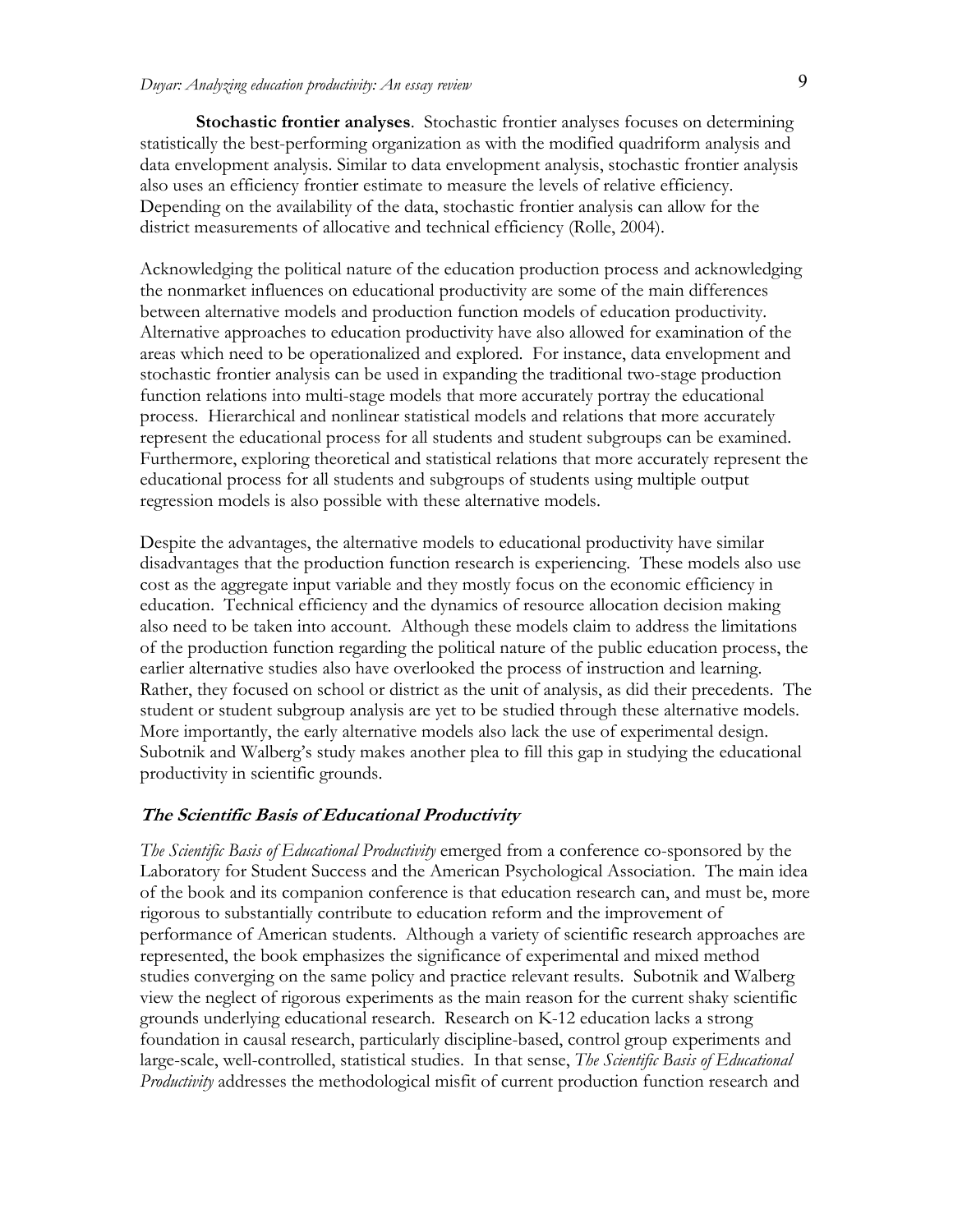may be considered as a work that supports alternative approaches to education productivity analysis.

The significance and timeliness of *The Scientific Basis of Educational Productivity* is evident. It is an attempt to respond to the growing frustration with the inconclusive policy implications associated with education productivity research. As evidenced by the federal No Child Left Behind Act and more scrupulous testing and accountability systems in the states, rigorous methods to assess the effectiveness of educational interventions are particularly needed for public school reform. The American public, policymakers, and educators greatly desire findings about what effectively and efficiently raises student achievement and raises the productivity of public education system. In this regard, *The Scientific Basis of Educational Productivity* promotes scientifically based policy and practice designed to ensure academic and life success for students in our public schools. The book is designed to identify evidencebased practices and effective programs for the policy makers through the use of rigorous scientific educational research methods.

The purpose of this book was to find distinguished authorities with different views who could shed light on this aspect of education. The book does not only target scholars in a variety of academic disciplines but also research consumers, including educators, policymakers, parents, and citizens who " …seek principles to critically separate valid from invalid claims for the efficacy and efficiency of education products, personnel, and policies" (p. vii). The book targets classroom teachers who try to improve classroom instruction as well as other educators and policymakers who should be aware of the best means and conditions for students to learn in the school setting. Walberg's analysis provides readers with factors that enhance and impede student learning according to their proportional learning influences. With Walberg's conceptualization, educators and policymakers have a useful tool for assessing the efficacy and efficiency of various interventions in relation to available time, money, and expertise.

This edited work is a contribution in the *Research in Educational Productivity* series from the publisher, Information Age Publishing, Inc., and it includes a total of twelve chapters. Although the volume is organized in four parts, this organization was not reflected in the table of contents of the book. Part I can be titled Methodology. It reviews scientific methods for educational research, policy, and practice. Part II concentrates on models and theories that focus on education productivity. This part can be titled *Methods and Theories to Educational Productivity*. Part III could be titled *Application to the Education Profession and Problems*. It presents prospective and current applications of scientific methods to education issues. This part introduces the innovative programs that exemplify outstanding uses of rigorous scientific research methods, including the ones which are used in conjunction with qualitative methods. Part IV includes the recommendations of Subotnik and Walberg for policy and practice derived from the individual chapters and face-to-face deliberations conducted at the conference that preceded the publication of the book.

It is crucial when facing a policy decision that the research involved is valid and welldesigned. The first section of Part I begins with a paper which provides readers with an overview of the key elements of experimental design research as well as the reasons why rigorous research is important to the success of school reform. This chapter outlines the criteria for analyzing the quality of research designs and it rank orders the research design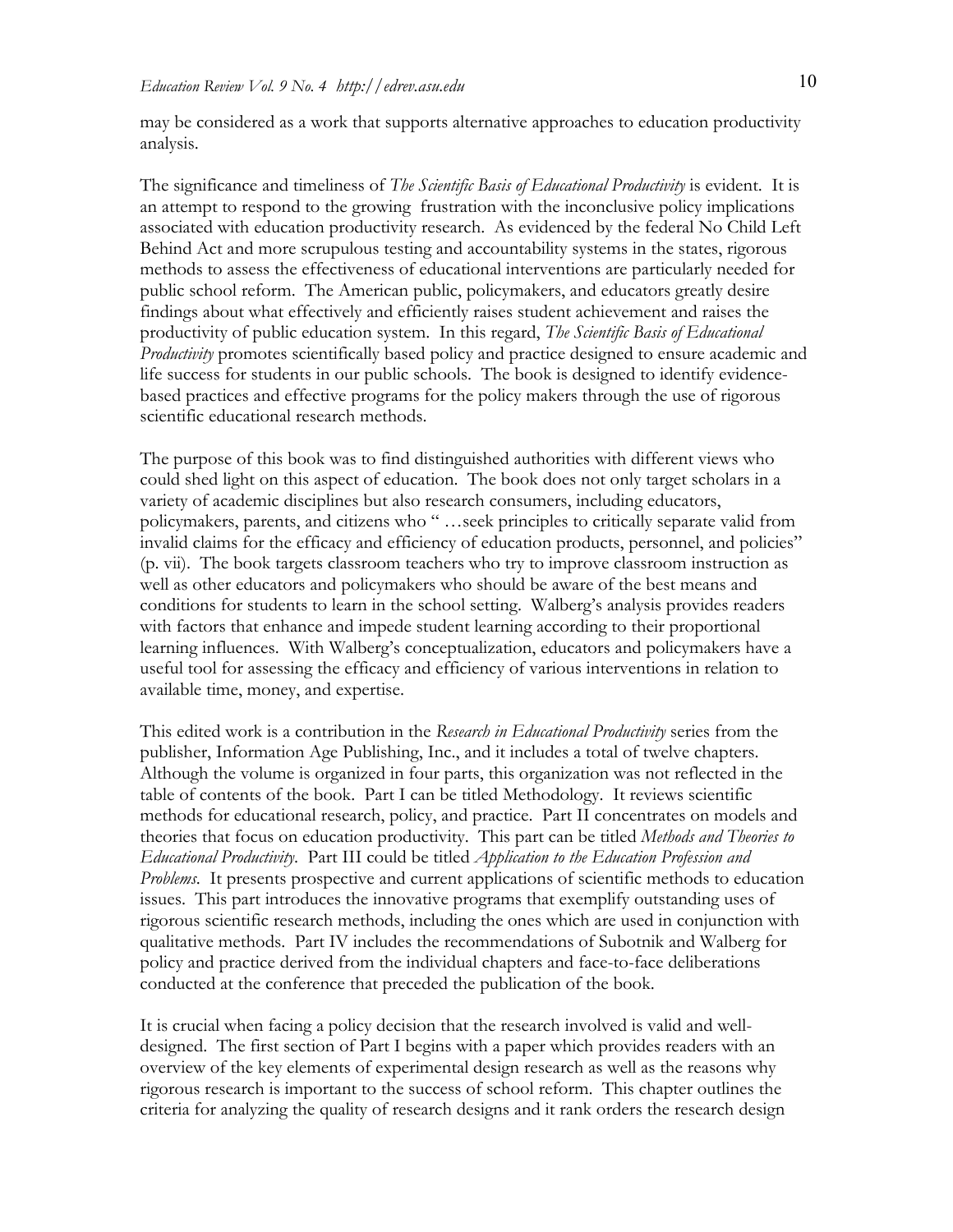quality. The readers are offered an invaluable list of important questions to ask when reviewing or conducting research. These questions help assess whether a design is suited to the question or problem at hand. The author urges researchers to put forward their most rigorous efforts at solving the pressing academic problems, although the highest quality designs are often the most difficult to implement. This paper also recognizes the threats to internal and external validity and suggests the use of multiple designs. When searching for validity of results, it is important to keep in mind that the more different designs that are used, the more valid the evidence of the studies becomes. "…the best evidence may be found in the multiplicity of results. No matter how large and well designed, a single experiment may not be definitive. Consistent results from many studies provide the best evidence." (Paik, 2006, p. 26).

Another design discussed in Part I is the "research-based" design. Layng, Stikeleather, and Twyman, the authors of this section, make the distinction between research-based design, which has been designed based on evidence, and research "filtered interventions," which are still subject to scientific evaluation. The research-based design can be verified by using formative or summative evaluations. Formative evaluation provides an experimentally controlled research base to increase program effectiveness, while summative evaluation provides a statistically controlled research base to increase program effectiveness. These evaluations are also important because they place emphasis on the individual. In fact, this rigorous design uses the same philosophy used in the aircraft building, where manufacturers do not test one aircraft against another; instead, they test each individual plane until it is in perfect condition to fly. This form of formative or research guided evaluation in a singlesubject design is introduced for the scientific generation and prediction of education productivity.

The final facet of Part I depicts how non-experimental qualitative and descriptive research illuminates experimental and quasi-experimental investigations of reading strategies taught to preservice and inservice teachers. Pang and Kamil believe that there can be a successful mixing of experimental and descriptive research. "…the blending of data from research conducted using different methodologies has the potential for enriching the knowledge base" (Pang & Kamil, p. 58). They promote a future for educational research that carefully delineates the assumptions behind published research, uses mixed methods, and reflects greater familiarity with a range of research paradigms.

Part II begins with the introduction of models and theories that improve education productivity. This part addresses the most common questions asked by the policymakers: "what works?" and "what are the effective interventions and policies?" The first section synthesizes psychological research to illustrate how experimental and longitudinal studies can be combined in understanding students' progress and how to best arrange conditions for their success. Halpern challenges readers to consider critical thinking as a key factor contributing to education productivity. In Halpern's opinion, teaching for the transfer of critical thinking skills instruction to classroom settings and beyond is the only acceptable outcome of educational interventions.

The next section in this part is by Walberg, one of the co-editors of the book. It deserves special attention and discussion. This section provides readers with a comprehensive analysis of substantive research in the field and offers a conceptual framework for education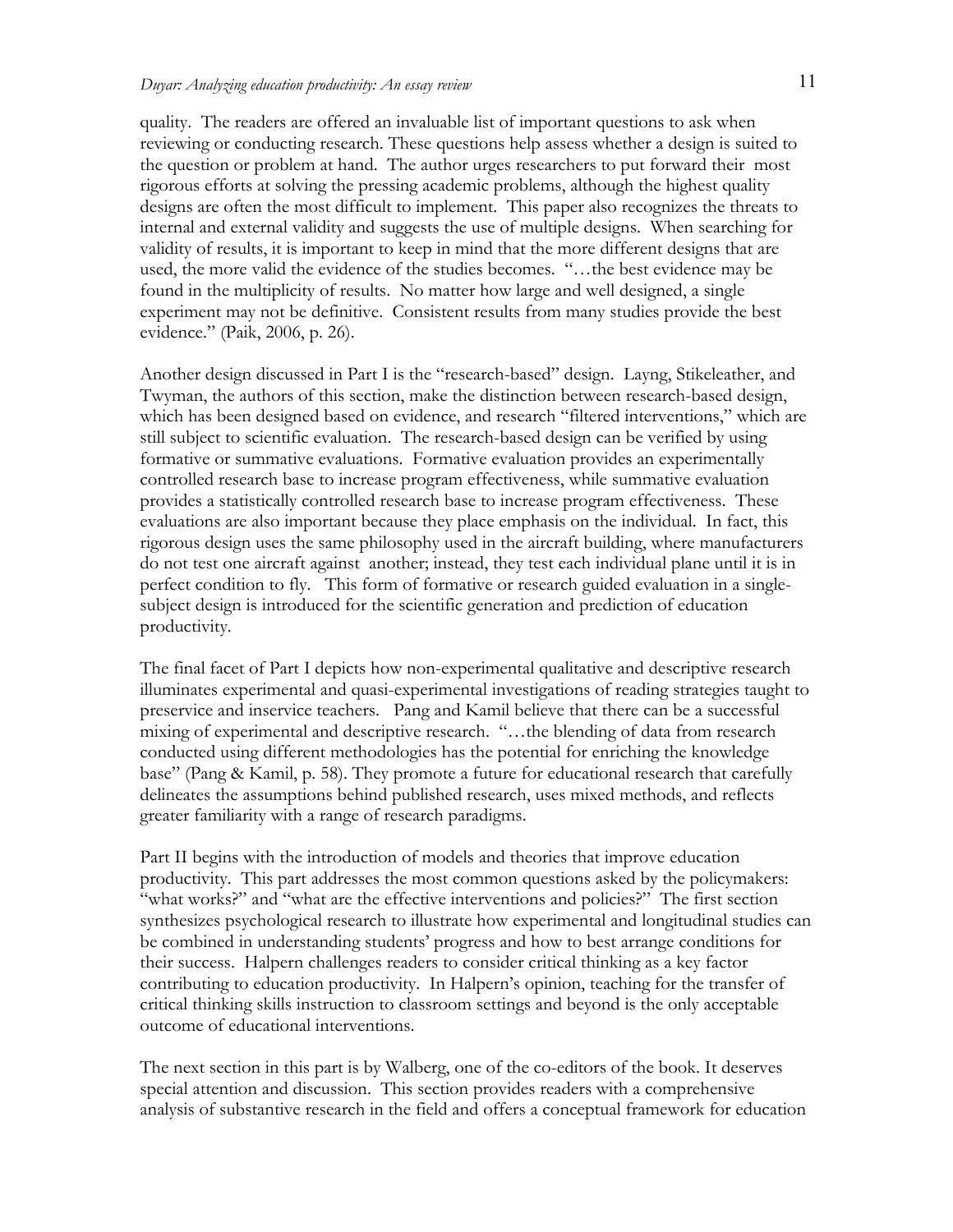productivity. The author discusses the foundations of widely implemented education reform initiatives in relation to findings of educational research. The analysis of the pertinent research provides policymakers and educators with information they need to make policy to improve the preparation of teachers, and base school reform on scientific evidence. This section also openly criticizes many prevalent and new education policies for being ineffective and inefficient. The author views these policies as distracting and costly fads. The Reading Recovery, Success for All, Title I programs, and special education programs are some of those popular programs which are often chosen by reputation rather than by careful review of evidence of their results and costs. Furthermore, as one of the architects of the current standards and accountability movement, Walberg supports and introduces some of current practices, such as external examinations, accountability for results, and school choice.

This section also offers readers a widely known conceptual framework for the study of education productivity. As an educational psychologist, Walberg views learning as the outcome of the education system and searches for factors enhancing or impeding learning. To him, though economic, sociological, and political factors affect learning, their influences are indirect and minimal. Learning is fundamentally a psychological process where student aptitude, quality of instruction, and psychological environment are the well-established, consistent, and proximal causes of learning. The conceptual framework includes nine subfactors of education productivity. First, student aptitude underlying factor includes (a) student ability or prior achievement, (b) motivation, and (c) developmental level (e.g. age). The elements of instruction involve (d) quantity or amount of instructional time and (e) class environment. Finally, the psychological environment consists of (f) class environment, (g) the stimulating qualities of the home environment, (h) peer environment, and (i) exposure to mass media, particularly television, outside of school. This framework for education productivity has inspired many researchers and has resulted in hundreds of studies. Later studies incorporated the "career aspirations" with Walberg's framework of educational productivity and recorded even better explanatory power for the expanded model (Ma &Wang, 2001; Young, Reynolds, & Walberg, 1996). These studies showed that education performance is an intermediate factor; there is a strong link between educational outcomes and career aspirations; and factors of education productivity in Walberg's model have indirect, but significant effects on career aspirations. In addition to its significance in education productivity research, Walberg's framework also has provided policymakers with a practical list of underlying factors enhancing or impeding student learning. Through the utilization of this list of influences, policymakers may be able to assess the efficacy and efficiency of various interventions and reform initiatives in relation to available time, money, and expertise.

The last section of this part argues that research must be based on valid ideas and measures founded in recognized academic disciplines, such as economics and psychology. Sternberg guides readers through the development of the *theory of intelligence* from its beginnings as a concept, to testing instructional materials based on the theory. At each stage, the author demonstrates the rigorous thinking required to introduce change in schools that will promote both increased achievement and the acquisition of important life skills. The description of the theory testing presented in this section provides readers with a model for subjecting other theories to rigorous tests.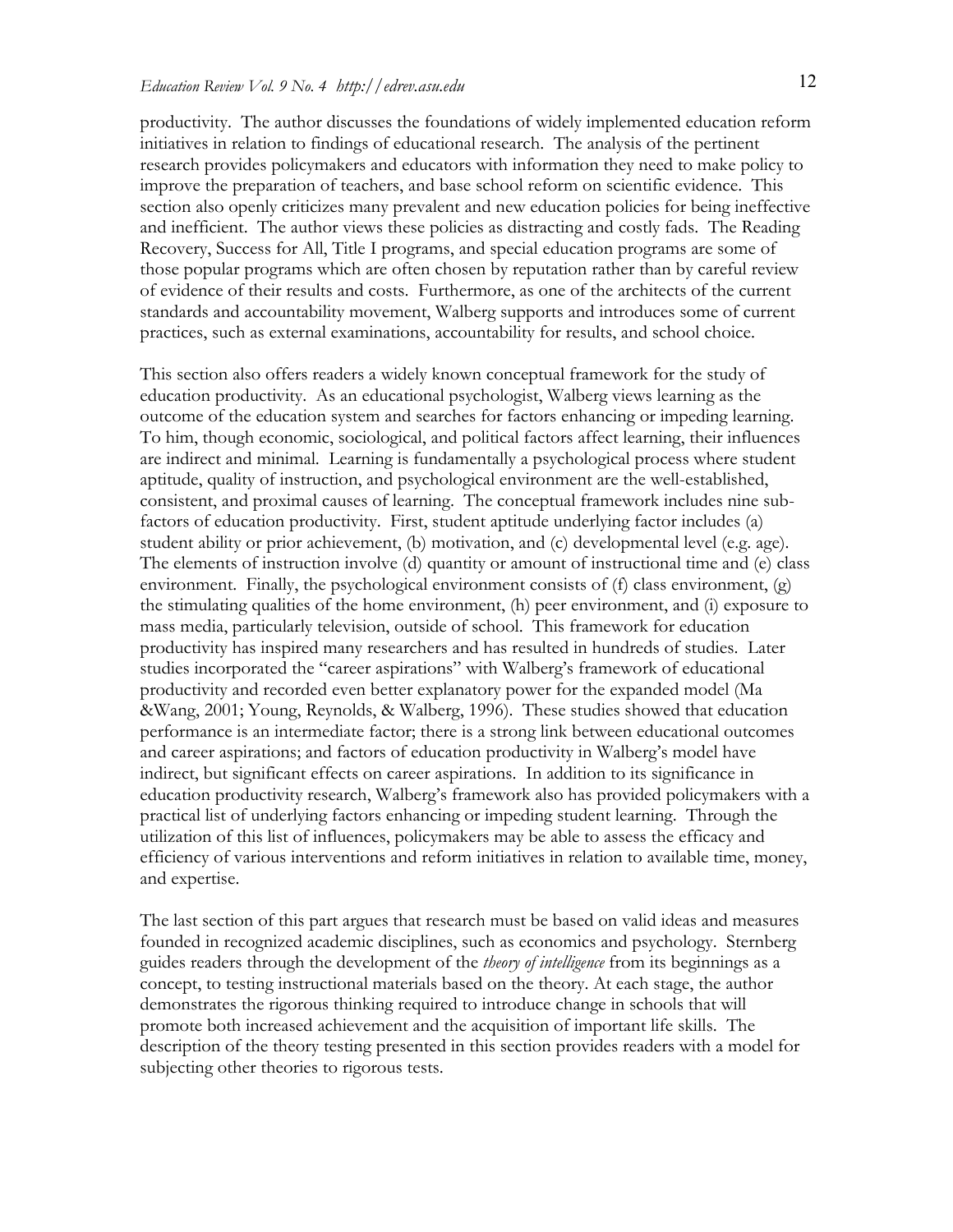Part III of this book focuses on actual and prospective applications of scientific methods to real problems in education. The first section of this part focuses on the role of the National Research Council in addressing discussions surrounding definitions, organization, and use of high quality education research. The author urges the reader to embrace the challenge of scientifically based educational research and to integrate its concepts throughout the education system with a focus on teacher preparation and professional development.

The second section of this part complements the others by emphasizing the importance of the teacher in improving student learning. This section provides readers with an example of applying standards of science to the process of assessing professional preparation and certification for K-12 teachers. It presents in detail the scientific process applied by the American Board for Certification of Teacher Excellence in identifying and assessing research-based teaching skills and content knowledge essential to success as a teacher.

The third section of this part offers a comprehensive view of the efforts made by school psychologists to document, organize, and implement their evidence-based practices. Kratochwill views the work of school psychologists as central to providing a holistic picture of education productivity. He models how a group of scholar-practitioners can reflect on science behind all aspects of their profession, from educating, training, evaluating, and testing, to clinically practicing the standards for publication.

The final section of this part examines the "What Works Clearinghouse" which was designed to meta-analyze a large number of experiments and quasi-experiments and catalogue the knowledge base for educators and policymakers. The paper describes the screening criteria for choosing studies, methods for synthesizing their collective results, and validating the findings. The work of the Clearinghouse offers policymakers and educators needed evidence related to the effects of interventions, especially evidence that allows causal inferences.

Part IV of the book chronicles advice for policy and practice developed from the chapter contributions as well as deliberations conducted at the conference which occurred prior to the publication of the book. A major facet discussed in this part is the necessity of raising standards for educational research and the examination of rigorous forms of research. The varieties of thorough educational research forms included quasi-experiments, randomized experiments, formative research, observations, regression analysis, cost effectiveness analysis, consumer research, and research synthesis. All of these forms of research have their place in improving educational practice and policy when used appropriately and correctly. This section also emphasizes the importance of adequate communication between researchers and educators. This is especially true when educators choose what works and effectively implement selected educational policies. Subotnik and Walberg assert that the communications gap among the stakeholders remains, and thus, educators and their organizations have promoted policies and practices based on inadequate and nonindependent research. They view "action research" as a failed attempt of the 1960s to increase knowledge utilization and research collaboration. They further introduce the initiative "Know That, Know How, Can Do" as a new strategy to enhance the creation and utilization of evidenced-based knowledge among stakeholders. The book and its preceding conference exemplify such a collaboration in the area of education productivity.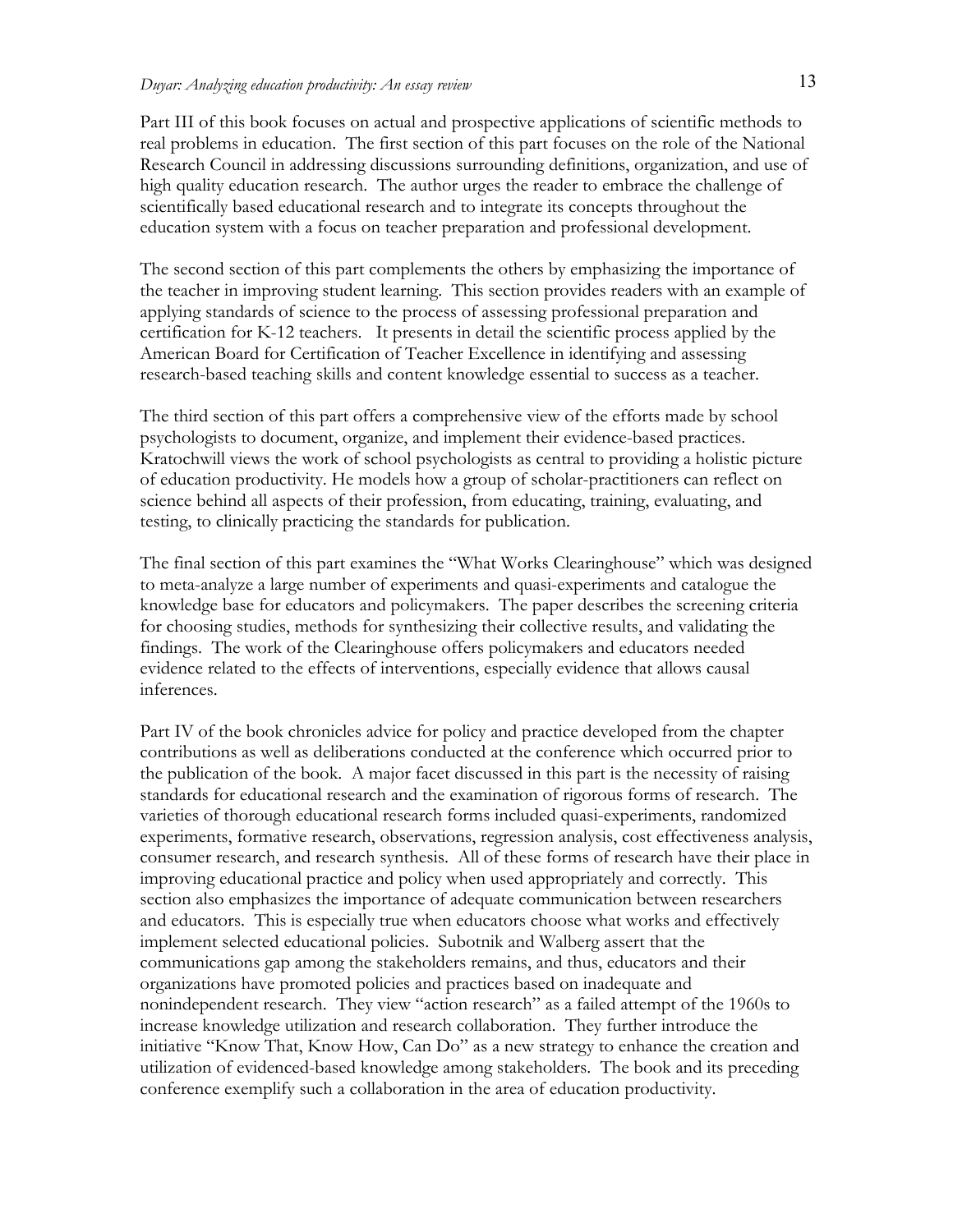Overall*, The Scientific Basis of Educational Productivity* effectively ties in the importance of applying rigorous research methods to enhance the productivity of the American school system. It serves to its main goal exceptionally well, which is to win the trust of the American public in all spheres by testifying to the role and function of thorough educational research in reforming education and improving American students' achievement. It further addresses the long overdue question of what works and offers policy makers tools to assess the effectiveness of educational interventions and reform initiatives. It further offers a basis for knowing what new educational knowledge and practices can be trusted and a means for reaching consensus within the professional community about the evidence-based best practices. The authors and editors of *Scientific Basis of Educational Productivity* deserve congratulations for the book's originality, timeliness, and insight into advancing American education productivity.

### **References**

- Anderson, D. M. (1999). Stretching the tax dollar: Increasing efficiency in urban and rural schools. In L. O. Picus & J. L. Wattenbarger (Eds.), *Where Does the Money Go?*  (pp. 156-177), Thousand Oaks, CA: Corwin.
- Ball, G. C. & Goldman, S. (1997). Improving education's productivity: Reexamining the system to get the schools we need, *Phi Delta Kappan*, *79*, 228-232.
- Bishop, J. H. & Wößmann, L. (2004). Institutional effects in a simple model of educational production, *Education Economics*, *12*(1), 17-38.
- Cook, T. D. (2002). Randomized experiments in educational policy research: A critical examination of the reasons the educational evaluation community has offered for not doing them, *Educational Evaluation and Policy Analysis*, *24*(3), 175-199.
- Cooper, B. S., Sarrel, R., Darvas, P., Alfano, F., Meier, E., Samuaels, J., et al. (1994). Making money matter in education: A micro-financial model for determining schoollevel allocations, efficiency, and productivity. *Journal of Education Finance*, *20*(3), 66-87.
- Dills, A. K. (2005). Does cream-skimming curdle the milk? A study of peer effects, *Economics of Education Review*, *24*(1), 19-28.
- Duyar, I., McNeal, L., & Kara, O. (2006). Productivity. In English, F. (Edit.), Encyclopedia *of Educational Leadership and Administration*, pp. 807-809. Thousand Oaks, CA, SAGE.
- Duyar, I. (2004). Educational Management Organizations in the Delivery and Management of Public Education, Association of School Business Officials International,  $90<sup>th</sup>$  Annual Meeting and Exhibits, Cincinnati-Ohio, October 15-19.
- Duyar, I. (1996). Market imperfections in public education, *Journal of Educational Administration*, Ankara, Pegem, *1*(6), 53-67.

Harker, R. & Tymms, P. (2004). The effects of student composition on school outcomes,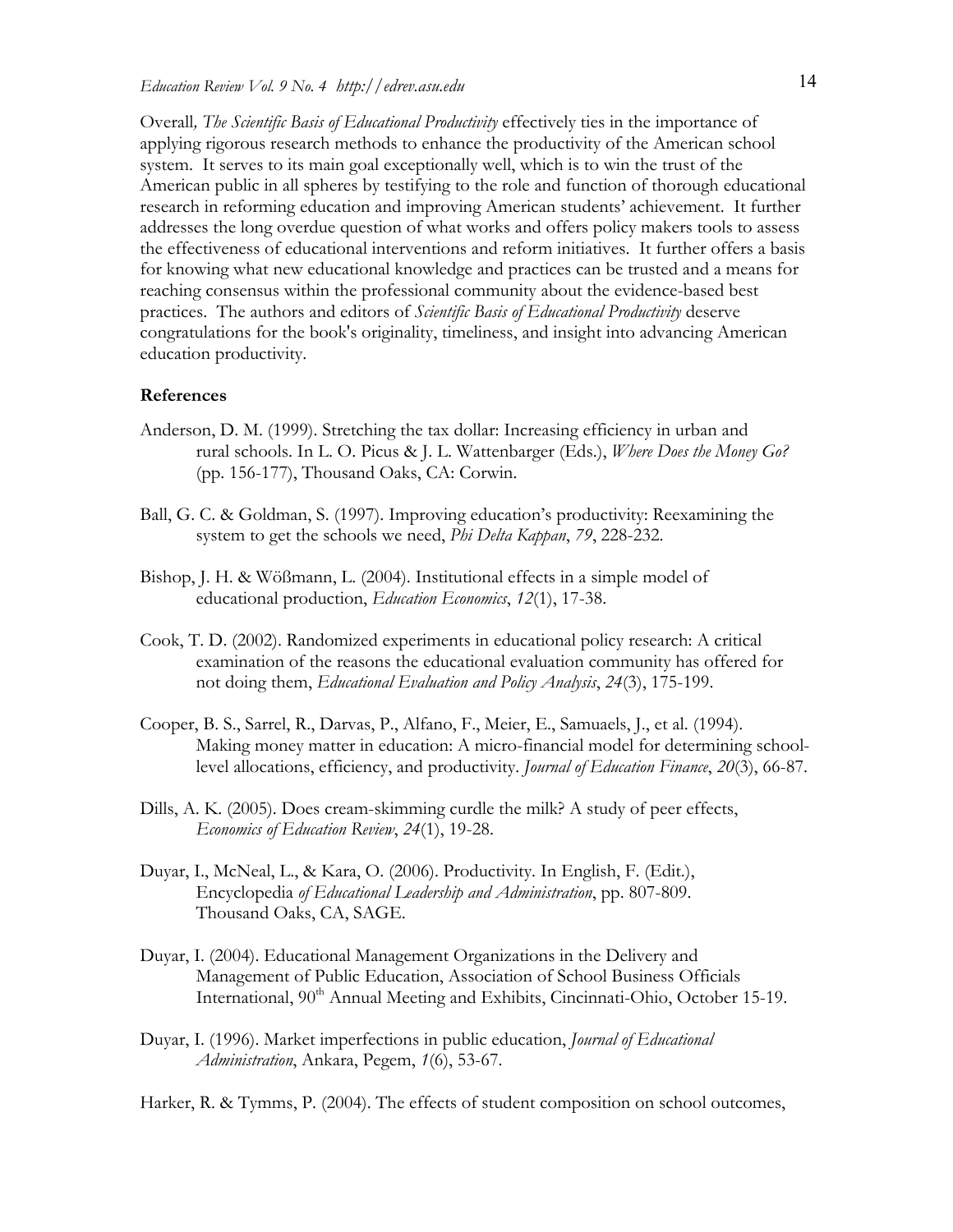School Effectiveness & School Improvement, 15(2), 177-199.

- Hedges, L., laine, R., & Greenwald, R. (1994). Does money matter? A meta-analysis of the effects of differential school inputs on student outcomes, *Educational Researcher*, *23*(3), 5-14.
- Hill, N. E. & Taylor, L. C.(2004). Parental school involvement and children's academic achievement, *Current Directions in Psychological Science*, *13*(4), 161-164.
- Hoxby, C. C. (2004). Productivity in education: The quintessential upstream industry, *Southern Economic Journal, 71*(2): 209-231.
- Johnson, K.A. (2000). Do small classes influence academic achievement? What the national assessment of educational progress shows. (CDA Report No. 00-07). Washington D.C., Heritage Foundation.
- Kara, Duyar, Christy, & McNeil. (2006). Principal-agent theory, In Fenwick, E. (Edit.), Encyclopedia *of Educational Leadership and Administration*, pp. 796-797. Thousand Oaks, CA, SAGE.
- Ma, X. &Wang, J. (2001), A confirmatory examination of Walberg's model of educational productivity in student career aspiration, *Educational Psychology*, *21*(4), 443- 453.
- Monk, D. (1992). Education productivity research: An update and assessment of its role in education finance reform, *Educational Evaluation and Policy Analysis*, *14*(4), 307-332.
- National Center for Education Statistics, (2005). *Digest of Education Statistics and Tables and Figures*, Retrieved on July 11, 2006, from: http://nces.ed.gov/programs/digest/d05/tables/dt05\_167.asp
- National Center for Education Statistics. (2006). *The Condition of Education 2006*, Washington: DC.
- Odden, A. (1992). Discovering educational productivity: An organizational approach, *Educational Evaluation and Policy Analysis*, *14*(4), 303-305.
- Paik, S. J. (2006). Evidence-based reform: Experimental and quasi-experimental research considered, *The Scientific Basis of Educational Productivity*, pp. 9-28, Greenwich, CT: Information Age Publishing, Inc.
- Pang, E. S. & Kamil, M. L. (2006). Blending experimental and descriptive research: The case of educating reading teachers, *The Scientific Basis of Educational Productivity*, pp. 45-84, Greenwich, CT: Information Age Publishing, Inc.
- Rolle, R. A. (2004). Out with the old-in with the new: Thoughts on the future of educational productivity research, *Peabody Journal of Education*, *79*(3), 31-56.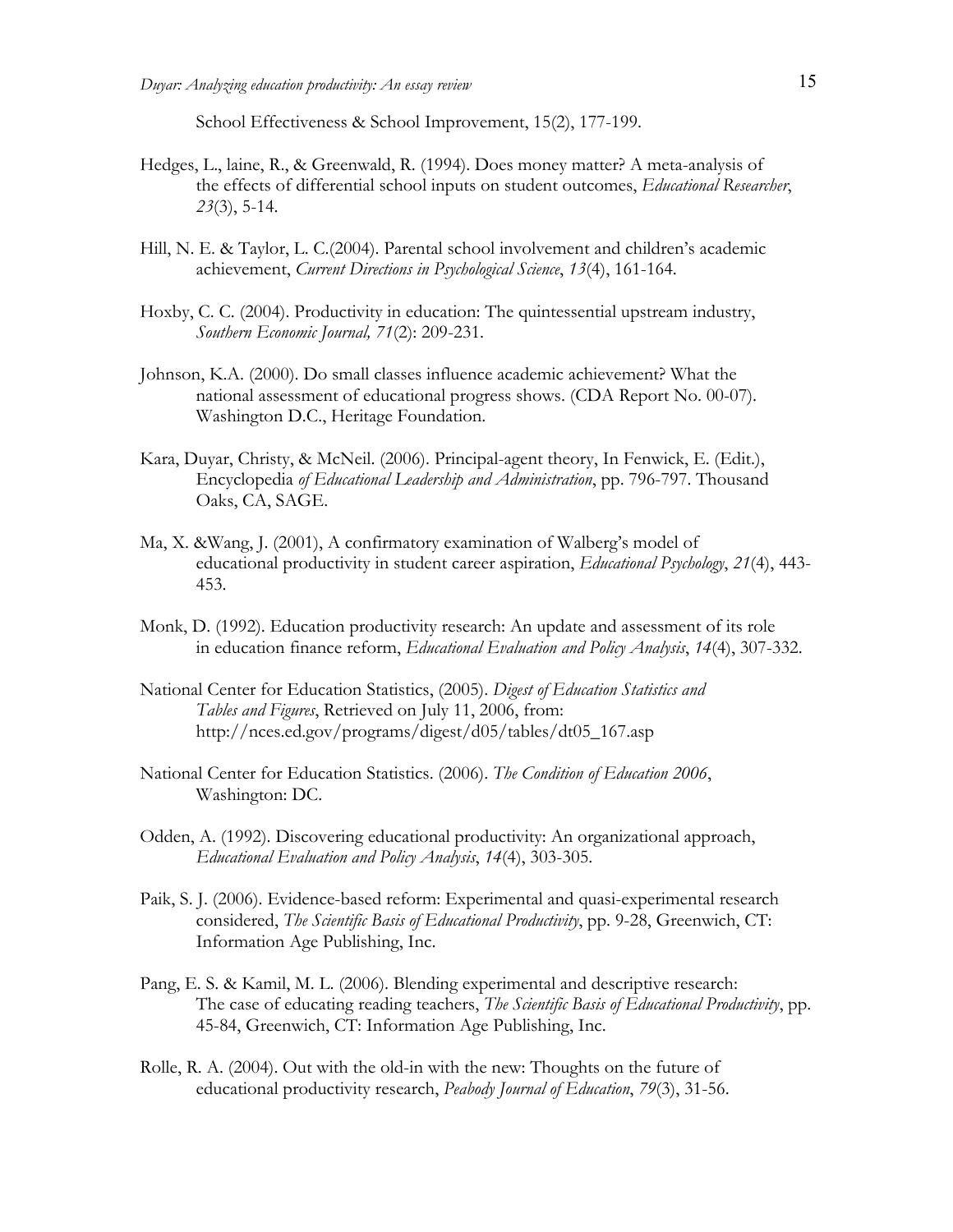- Rolle, R. A. (2003). Getting the biggest bang for the educational buck: An empirical analysis of public school corporations as budget-maximizing bureaus. In W. J. Fowler, Jr. (Ed.), *Developments in School Finance 2001-02*, (pp. 25-52), Washington, DC: National Center for Educational Statistics.
- Subotnik, R. F. & Walberg, H. J. (2006). *The Scientific Basis of Educational Productivity*, (Eds.), Greenwich, CT: Information Age Publishing, Inc.
- Viadero, D. (2005). Report critiques evidence on school improvement models, *Education Week*, *25*(14),
- Walberg, H. (1981). A psychological theory of educational productivity. In: F. H. Farley & N. Gorden (Eds.), *Psychology and Education*, pp. 81–108. Berkeley, CA: McCutchan.
- Worthington, A. C. (2001). An empirical survey of frontier measurement techniques in education. *Education Economics*, *19*, 245-268.
- Young, D. J., Reynolds, A. J., & Walberg, H. J. (1996). Science achievement and educational productivity: A hierarchical linear model, *The Journal of Educational Research*, *89*(5), 272-278.
- Zvoch, K. & Stevens, J. J. (2006). Longitudinal effects of school context and practice on middle school mathematics achievement, *Journal of Educational Research*, *99*(6), 347- 356.

#### **About the Reviewer**

Ibrahim Duyar, Ph.D. Department of Educational Leadership University of Arkansas-Little Rock 2801 South University Avenue Little Rock, AR 72204 Email: Duyar@ualr.edu

Dr. Ibrahim Duyar received his doctorate in educational leadership from the University of Wisconsin-Madison in 1995. He has served as a school principal, university professor, and consultant in local, national, and international organizations. He currently teaches politics and policy analysis in educational administration, school finance, and school business management at the University of Arkansas-Little Rock. His research interests include educational policy development and implementation, market-based initiatives in public education, economic aspects of education, and systemic school reform.

Duyar, I., McNeal, L., & Kara, O. (2006). Productivity, In English, F.. (Edit.), Encyclopedia *of Educational Leadership and Administration*, pp. 807-809. Thousand Oaks, CA, SAGE.

Duyar, I. (2004). Educational Management Organizations in the Delivery and